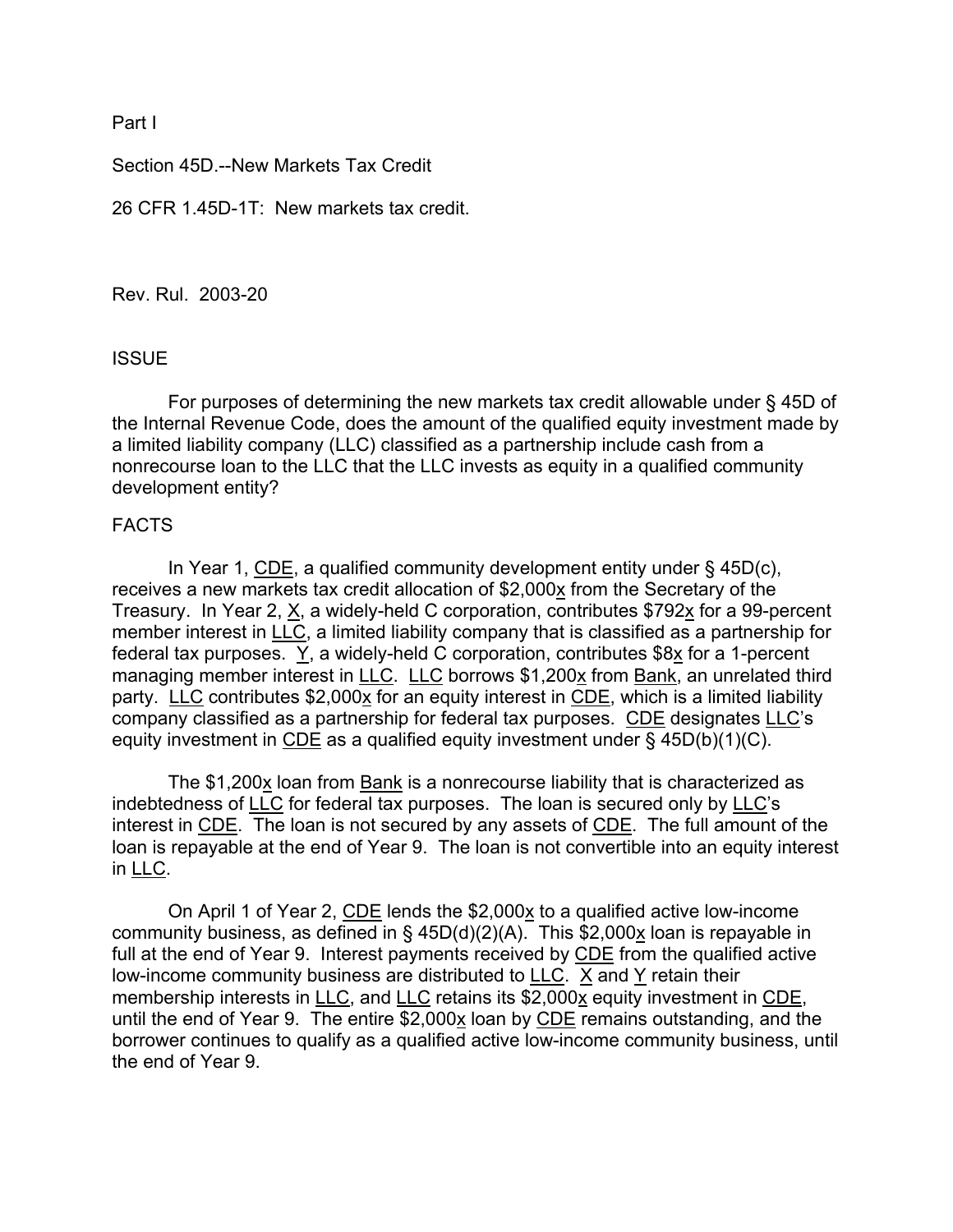LLC claims its qualified equity investment in CDE is \$2,000x on each credit allowance date and allocates the new markets tax credit with respect to this amount to X and Y in accordance with § 704(b).

# LAW

 Section 45D(a)(1) provides that for purposes of § 38, in the case of a taxpayer who holds a qualified equity investment on a credit allowance date (as defined in § 45D(a)(3)) of the investment which occurs during the taxable year, the new markets tax credit determined under § 45D for the taxable year is an amount equal to the applicable percentage (as defined in  $\S$  45D(a)(2)) of the amount paid to the qualified community development entity for the investment at its original issue. Section 7701(a)(14) defines the term "taxpayer" to mean any person subject to any internal revenue tax. Section 7701(a)(1) provides that the term "person" shall be construed to mean and include an individual, a trust, estate, partnership, association, company or corporation.

 Section 45D(b)(1) defines the term "qualified equity investment" as any equity investment in a qualified community development entity if (A) the investment is acquired by the taxpayer at its original issue (directly or through an underwriter) solely in exchange for cash, (B) substantially all of the cash is used by the qualified community development entity to make qualified low-income community investments, and (C) the investment is designated for purposes of § 45D by the qualified community development entity.

 Section 45D(b)(2) provides that the maximum amount of equity investments issued by a qualified community development entity which may be designated under § 45D(b)(1)(C) by the entity shall not exceed the portion of the limitation amount allocated under § 45D(f) to the entity.

 Section 45D(b)(6) defines the term "equity investment" as (A) any stock (other than nonqualified preferred stock as defined in §  $351(g)(2)$  in an entity that is a corporation, and (B) any capital interest in an entity that is a partnership.

 Section 45D(c)(1) defines the term "qualified community development entity" as any domestic corporation or partnership if (A) the primary mission of the entity is serving, or providing investment capital for, low-income communities or low-income persons, (B) the entity maintains accountability to residents of low-income communities through their representation on any governing board of the entity or on any advisory board to the entity, and (C) the entity is certified by the Secretary for purposes of § 45D as being a qualified community development entity.

 Section 45D(d)(1) defines the term "qualified low-income community investment" as (A) any capital or equity investment in, or loan to, any qualified active low-income community business, (B) the purchase from another qualified community development entity of any loan made by the entity which is a qualified low-income community investment, (C) financial counseling and other services specified in regulations